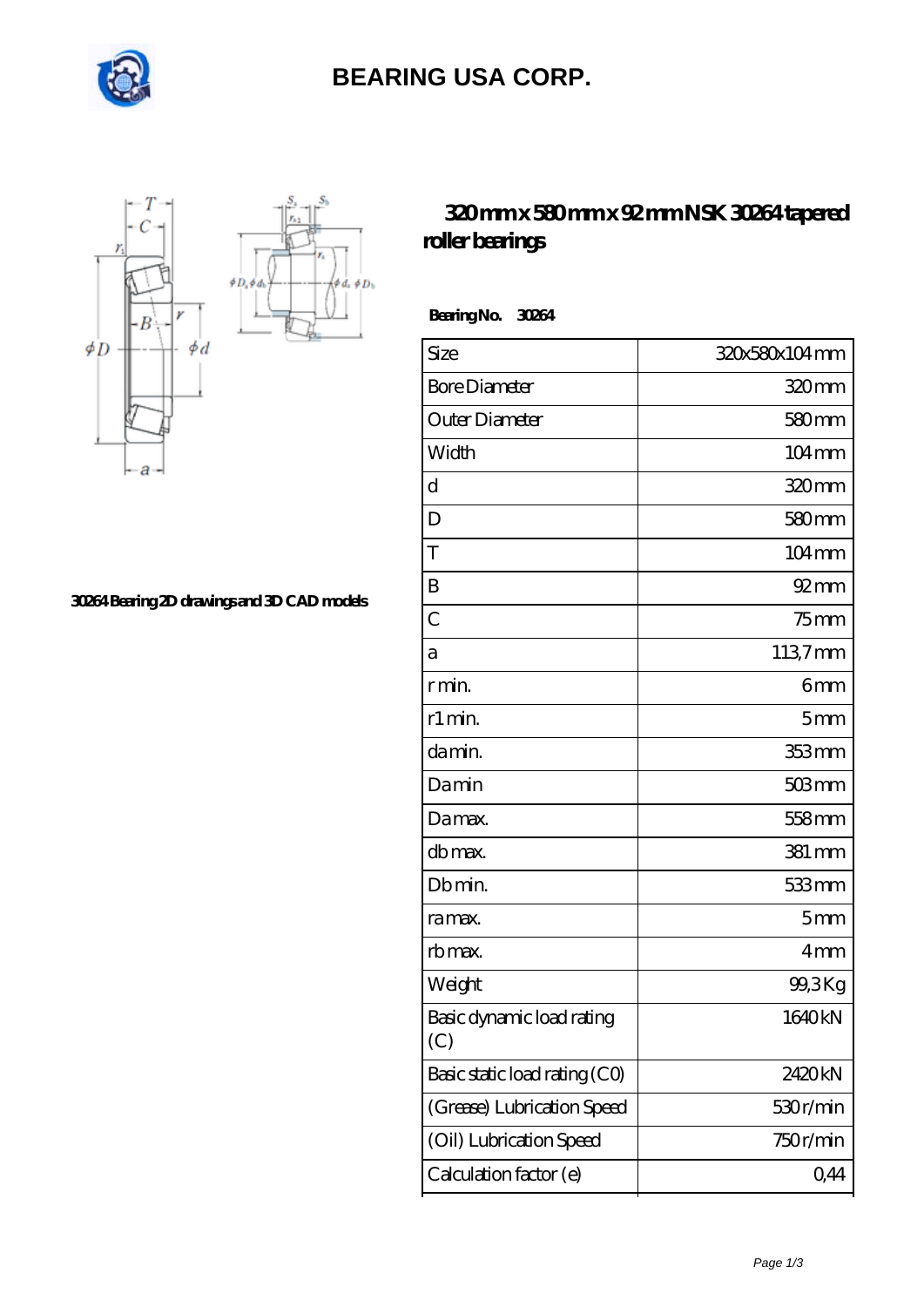

## **BEARING USA CORP.**

| Calculation factor (YO) | 0,74           |
|-------------------------|----------------|
| LangID                  | 1              |
| outer r                 | 5              |
| $D_{-}$                 | 580            |
| TC-BET22                | 0              |
| TC-BET21                | $\overline{4}$ |
| TC-BET23                | 0              |
| inner r                 | 6              |
| mass                    | 99.3           |
| GRS rpm                 | 530            |
| $D_b$                   | 533            |
| Cr                      | 168000         |
| TC-RA                   | 931.246        |
| DE                      | 510774         |
| T-ALP23                 | 0              |
| db                      | 381            |
| T-ALP22                 | 0              |
| Prod_Type3              | TRBSR_MD_A     |
| da                      | 353            |
| <b>T-ALP21</b>          | 33             |
| Iso                     |                |
| ALPHA_                  | 165            |
| SDM                     | 450.153        |
| <b>SBRG</b>             | 2              |
| $D_2a2$                 | 503            |
| hidYobi                 | 30264          |
| Y1                      | 1.4            |
| $D_a1$                  | 558            |
| $B_{-}$                 | 92             |
| hidTable                | ecat_NSTPRM    |
| Oil rpm                 | 750            |
| CQ                      | 247000         |
|                         |                |